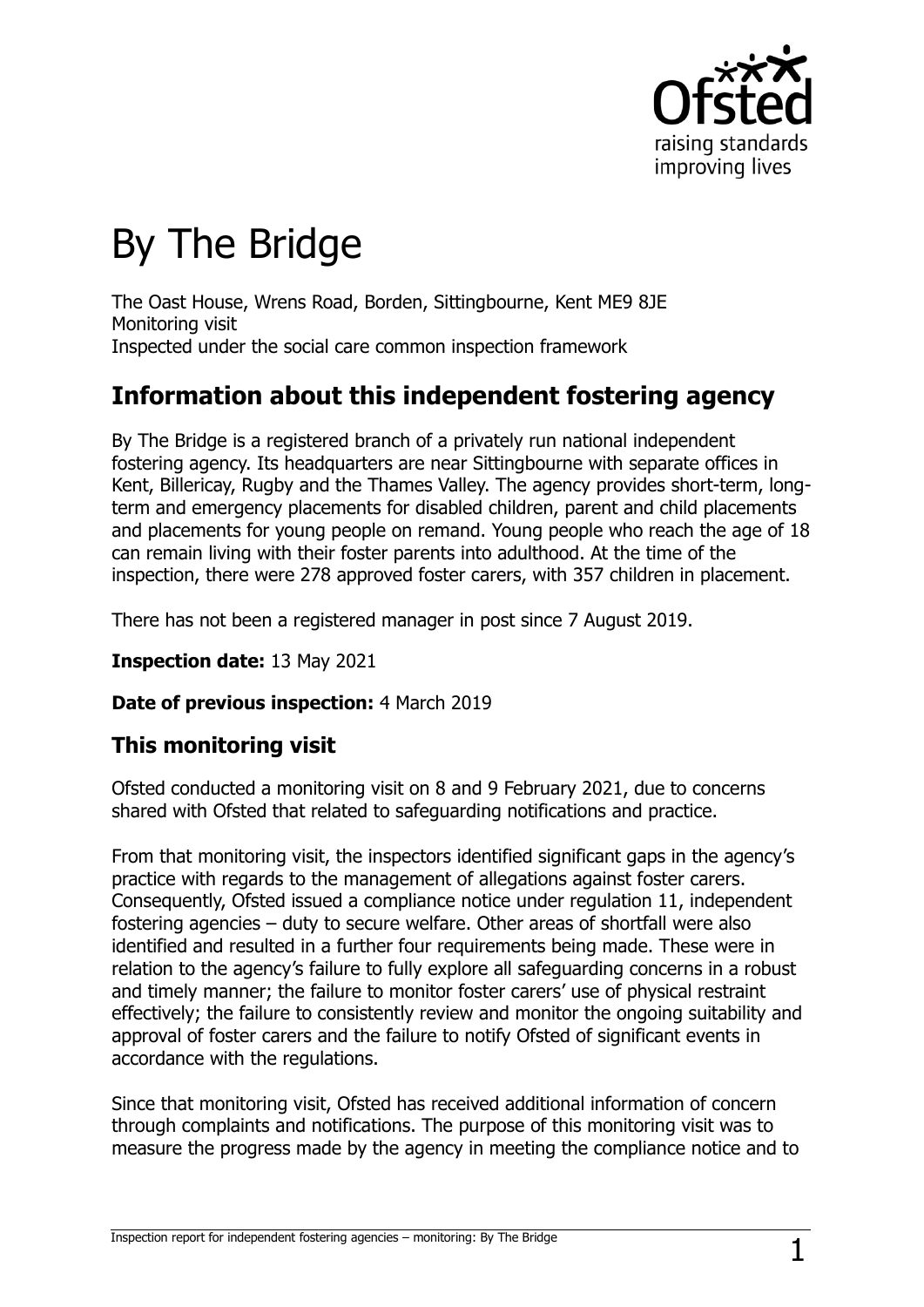

identify if additional breaches of regulations had occurred. The previous requirements were also considered.

Since the last monitoring visit, the agency has experienced instability due to staff resignations. This places an additional burden on the remaining staff which is exacerbated by the increasing use of agency and temporary workers. While a staff recruitment programme is under way, it is concerning to note gaps in the recruitment process, for example in respect of the new manager. Although most of the recruitment checks are complete, these shortfalls represent avoidable risks in the safe recruitment of staff.

During this visit, time was spent with senior leaders and agency staff to explore the action taken so far by the agency to meet the steps of the compliance notice.

#### **Step 1**

'Complete a written review of the supervision of all staff and foster carers to ensure that there is effective challenge of practice and reflection of matters which ensures that children are safeguarded, and their welfare is promoted. Detail areas for improvement and how and when this will be achieved by.'

Senior leaders have undertaken a detailed review of the supervision process for the staff and the foster carers. This has included dip sampling and tracking of such records. The inspectors sampled how the agency conducted this review and found that detailed and critical analysis of previous supervision records has occurred. The findings resulted in the leadership's decision to adopt and implement a different supervision method for the agency. So far, training and workshops have been given and continue to be delivered on the provider's chosen model of supervision and the framework is starting to be used in practice.

Senior leaders fully appreciate the need to monitor the implementation of a new model at various stages, and they have processes in place to do this. In addition, the component parts of the model are highlighted by the provision of targeted training on contextual safeguarding, professional curiosity, critical thinking, defensible decisionmaking and assessment intuition.

The training sessions provided so far have been well attended, with more dates scheduled in June and July 2021 to ensure that every staff member will have completed these. Leaders, in conjunction with the provider's quality assurance team, are continuing to monitor and review the impact of the training through a range of activities.

Senior leaders recognise that while the agency has made some progress in improving the regularity, quality and impact of supervision, there is more to do. Current practice in this area is variable. While some of the records demonstrate a positive start for some staff, the new manager has not yet received formal supervision in line with the new process.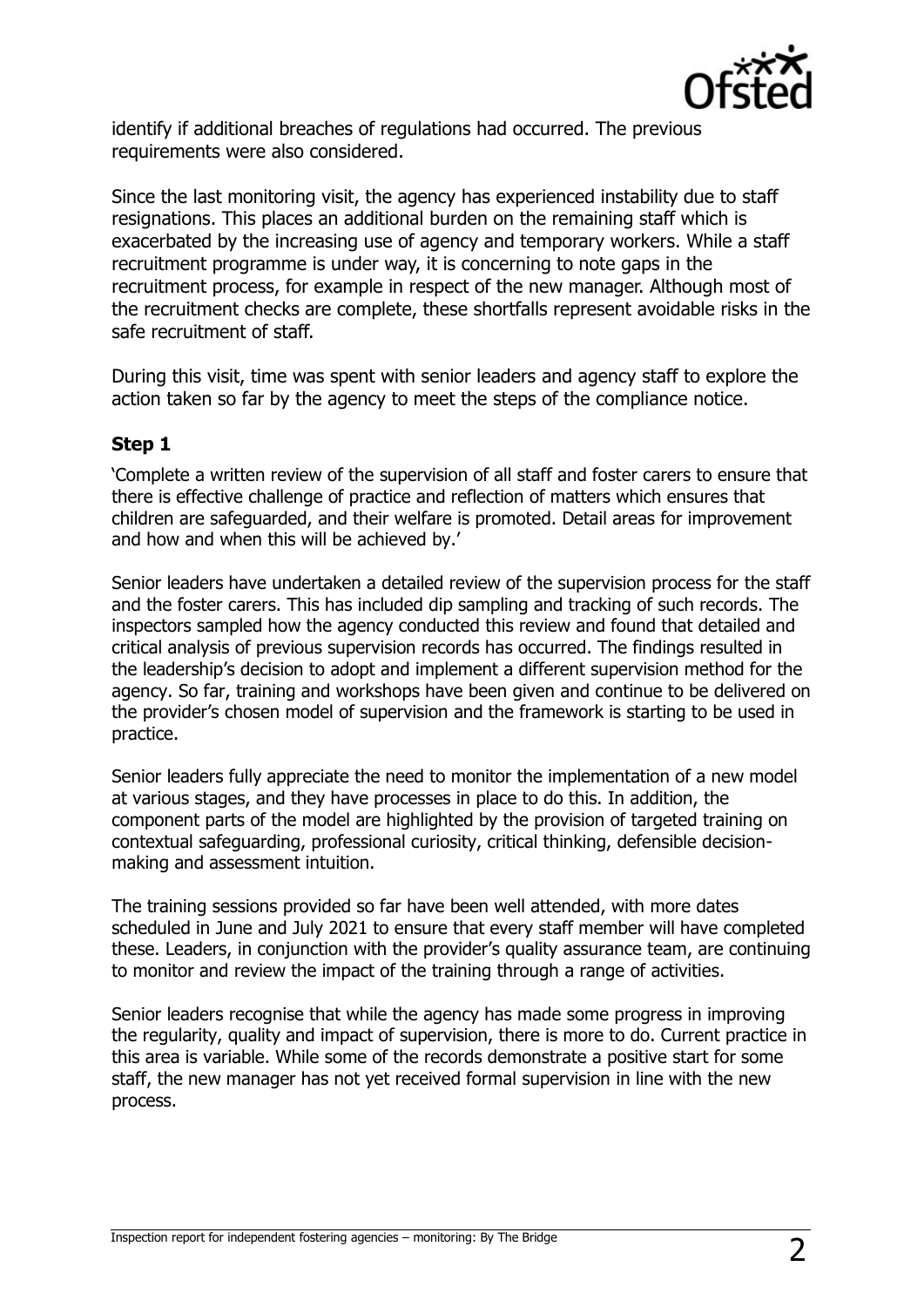

#### **Step 2**

'Develop and implement a clear process and procedure which supports you to escalate concerns with external parties when they arise. Ensure this process records the decision and rationale when you have escalated concerns.'

The quality team has led on this step and introduced an 'escalation policy' which was ratified at the safeguarding board meeting in March 2021. Regional teams within the agency have reviewed and discussed the policy at their team meetings and the new manager now conducts checks of associated documents.

The inspectors found that the staff spoken with demonstrate a clear understanding of how the new policy and guidance should be used. However, the agency is not yet demonstrating that everyone is fully conversant with implementing the policy in practice. One area linked to this relates to the agency's practice of notifying Ofsted about significant events. A requirement was made in relation to this from the last inspection, and examples of current practice show that gaps and omissions are still evident. Ofsted has not always been notified of events in an accurate or timely manner. In addition, descriptions of the immediate actions taken in response to some incidents do not always demonstrate that all the potential risks have been considered.

#### **Step 3**

'Review the policy pertaining to face to face visits to children, both during the COVID-19 (coronavirus) pandemic restrictions and beyond. Report on any amendments that are made to the policy as a result of this review.'

Policy and practice guidance relating to face-to-face visits have been reviewed and updated in respect of COVID-19. Communication between the agency, its staff and foster carers has improved as a result.

An initial review conducted by the agency examined 134 records of visits to fostering households. A risk analysis of these records identified where and why concerns were evident and subsequent visits to follow up on concerns were prioritised. The review also found that not all previous supervising social worker records clearly captured whether children had been physically seen, even when they had been, and had also been seen by education and therapy staff.

Consequently, in line with the changes to increase face-to-face contact, records of visits now require greater evidence and clarity to demonstrate the time spent directly with children and capturing their voice.

#### **Step 4**

'Review standards of care processes. Report on any amendments made as a result of this review.'

A detailed review of all the 2019 standards of care cases identified at the previous inspection has been completed. Gaps and omissions identified from the findings have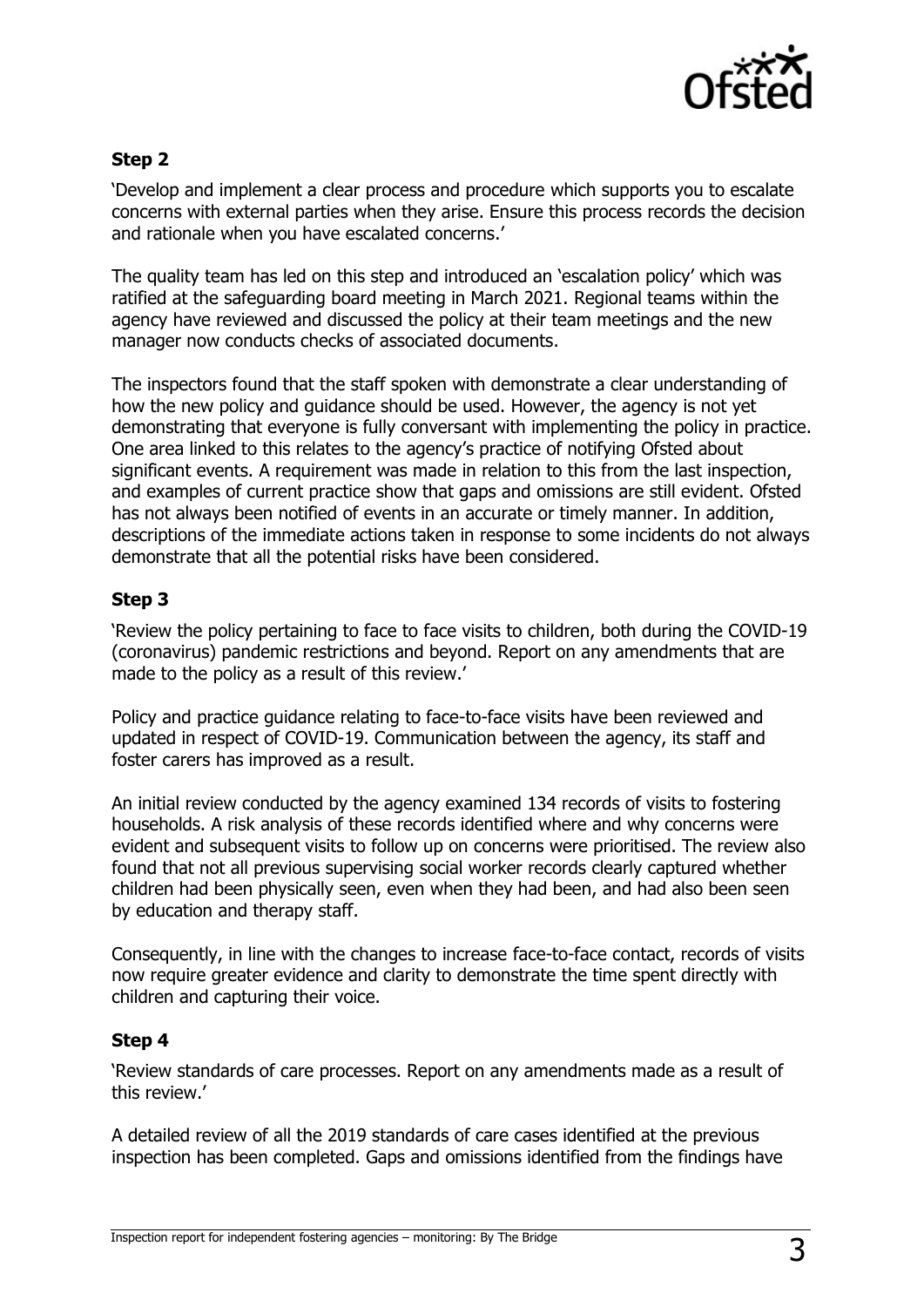

been used to inform and shape the new guidance that is now in place.

#### **Step 5**

'Review those who were recruited within the identified poorer historical process in 2019 to assure yourselves of their appropriateness to be approved. Record the review and outcome alongside any concerns that have been identified. Take action to rectify any concerns identified and record the actions you have taken.'

The agency's review of the fostering households that were assessed and approved in 2019 identified concerning practice shortfalls, with significant gaps and omissions in the previous recruitment and assessment process. As a result, managers have undertaken a major restructure of the recruitment and assessment team and reviewed the quality of the work previously completed by them and the independent assessors who were conducting this work during 2019.

The restructuring of this critical aspect of the agency's work demonstrates a thoughtful and measured approach. By better aligning the administrative aspects alongside social work practice, and bringing about more regional ownership, the entire process is now better punctuated with clear stages of scrutiny and review along the way.

The immediate challenge for the agency is to embed this process and simultaneously address the shortfalls identified from the review. Currently, there are some fostering households where concerns exist, and further action is still required. This had already been identified by leaders and managers and is underway.

#### **Step 6**

'Provide training to all relevant staff, including the manager, on how written records are to be kept of any allegation of abuse or neglect, and of the action taken in response.'

In conjunction with step 1 of the compliance notice, a rolling programme of relevant training has been implemented and continues to be delivered throughout the agency. The underpinning training, such as critical thinking and professional curiosity, is clearly linked to a separate course on the role of the supervising social worker.

In summary, the agency has demonstrated, through its response so far, that the steps of the compliance notice are met.

In broader terms, the immediate challenge for the agency is to embed the new policies and procedures while taking necessary retrospective actions that have not been fully completed. Leaders understand the prevalent risks and have identified lines of responsibility and accountability to progress these. Much of this work is directly linked to the provider's quality improvement framework, which is monitored and overseen by the quality team and systems such as the safeguarding board.

The requirements from the previous inspection are repeated because the initial action that has been taken in terms of reviewing policies and procedures has not yet resulted in consistently safe and robust practice throughout all areas of the agency.

In particular, immediate focus is required to address the gaps and shortfalls in respect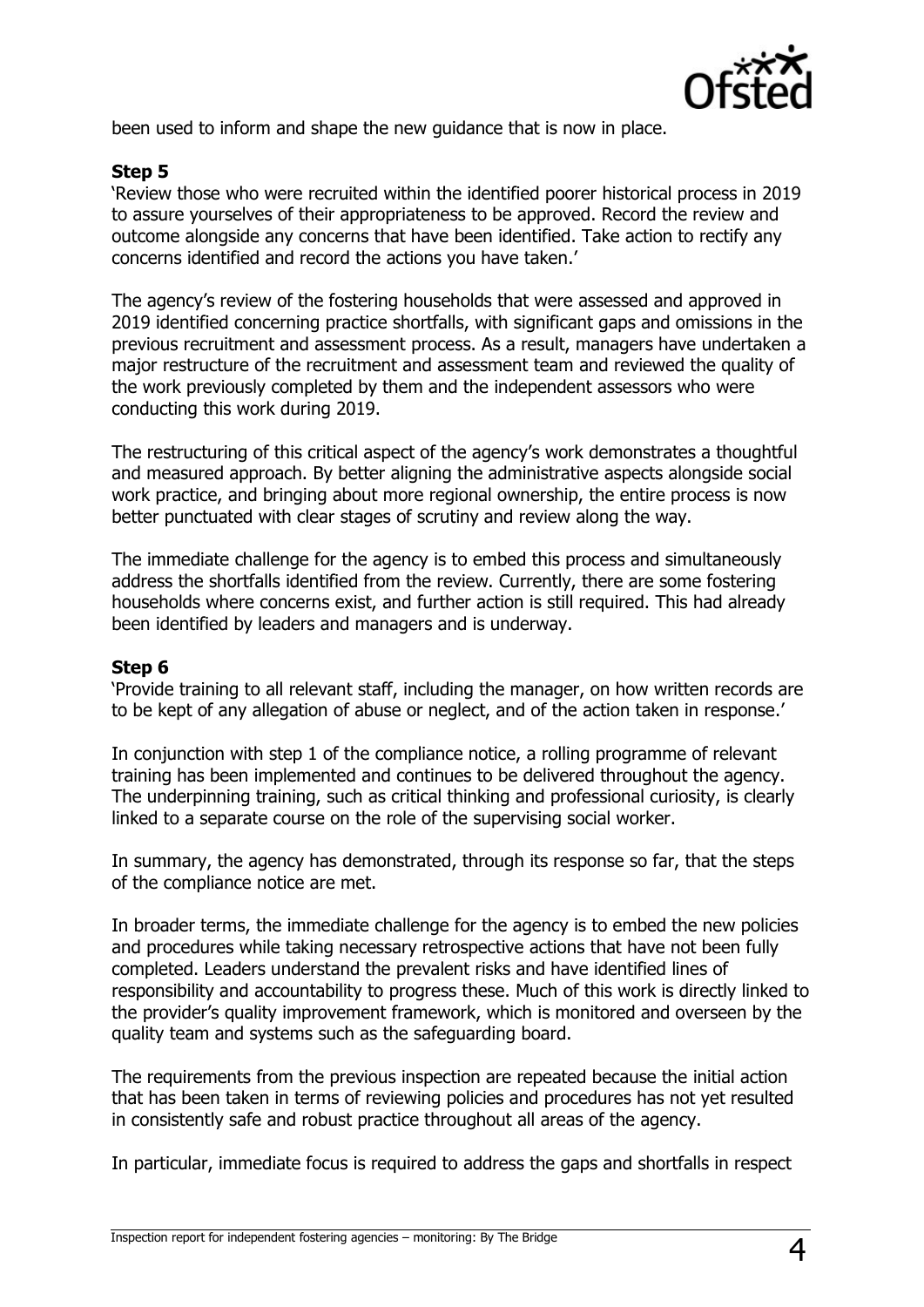

of staff recruitment and action to ensure that all significant events are notified to Ofsted in accordance with the regulation and without delay.

Ofsted will continue to monitor the agency through further inspection activities and will pay particular attention to the agency's placement decisions during this ongoing period of instability.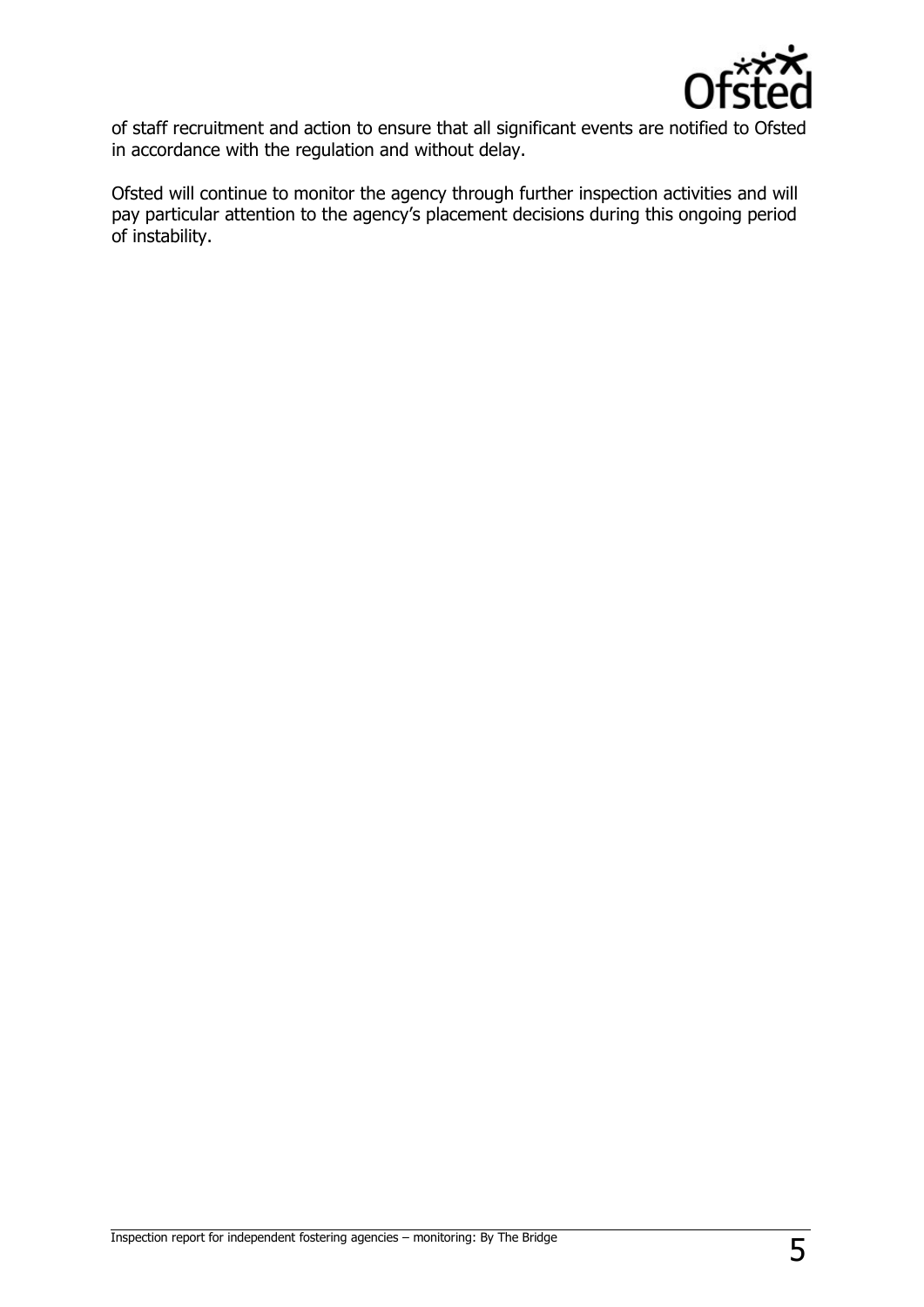

## **What does the independent fostering agency need to do to improve?**

## **Statutory requirements**

This section sets out the actions that the registered person(s) must take to meet the Care Standards Act 2000, Fostering Services (England) Regulations 2011 and the national minimum standards. The registered person(s) must comply within the given timescales.

| <b>Requirement</b>                                                                                                                                                                                                                                    | Due date       |
|-------------------------------------------------------------------------------------------------------------------------------------------------------------------------------------------------------------------------------------------------------|----------------|
| The fostering service provider must not-                                                                                                                                                                                                              | 31 July 2021   |
| employ a person to work for the purposes of the fostering<br>service unless that person is fit to do so, or                                                                                                                                           |                |
| allow a person to whom paragraph (2) applies, to work for<br>the purposes of the fostering service unless that person is fit<br>to do so.                                                                                                             |                |
| This paragraph applies to any person who is employed, other<br>than by the fostering service provider, in a position in which<br>that person may in the course of their duties have regular<br>contact with children placed by the fostering service. |                |
| For the purposes of paragraph $(1)$ , a person is not fit to work<br>for the purposes of a fostering service unless that person-                                                                                                                      |                |
| is of integrity and good character,                                                                                                                                                                                                                   |                |
| has the qualifications, skills and experience necessary for the<br>work they are to perform,                                                                                                                                                          |                |
| is physically and mentally fit for the work they are to<br>perform,                                                                                                                                                                                   |                |
| and full and satisfactory information is available in relation to<br>that person in respect of each of the matters specified in<br>Schedule 1.<br>(Regulation 20 $(1)(a)(b) (2) (3)(a)(b)(c)$ )                                                       |                |
| The registered person in respect of an independent fostering<br>agency must ensure that-                                                                                                                                                              | 30 August 2021 |
| the welfare of children placed or to be placed with foster<br>parents is safeguarded and promoted at all times.                                                                                                                                       |                |
| (Regulation 11(a))                                                                                                                                                                                                                                    |                |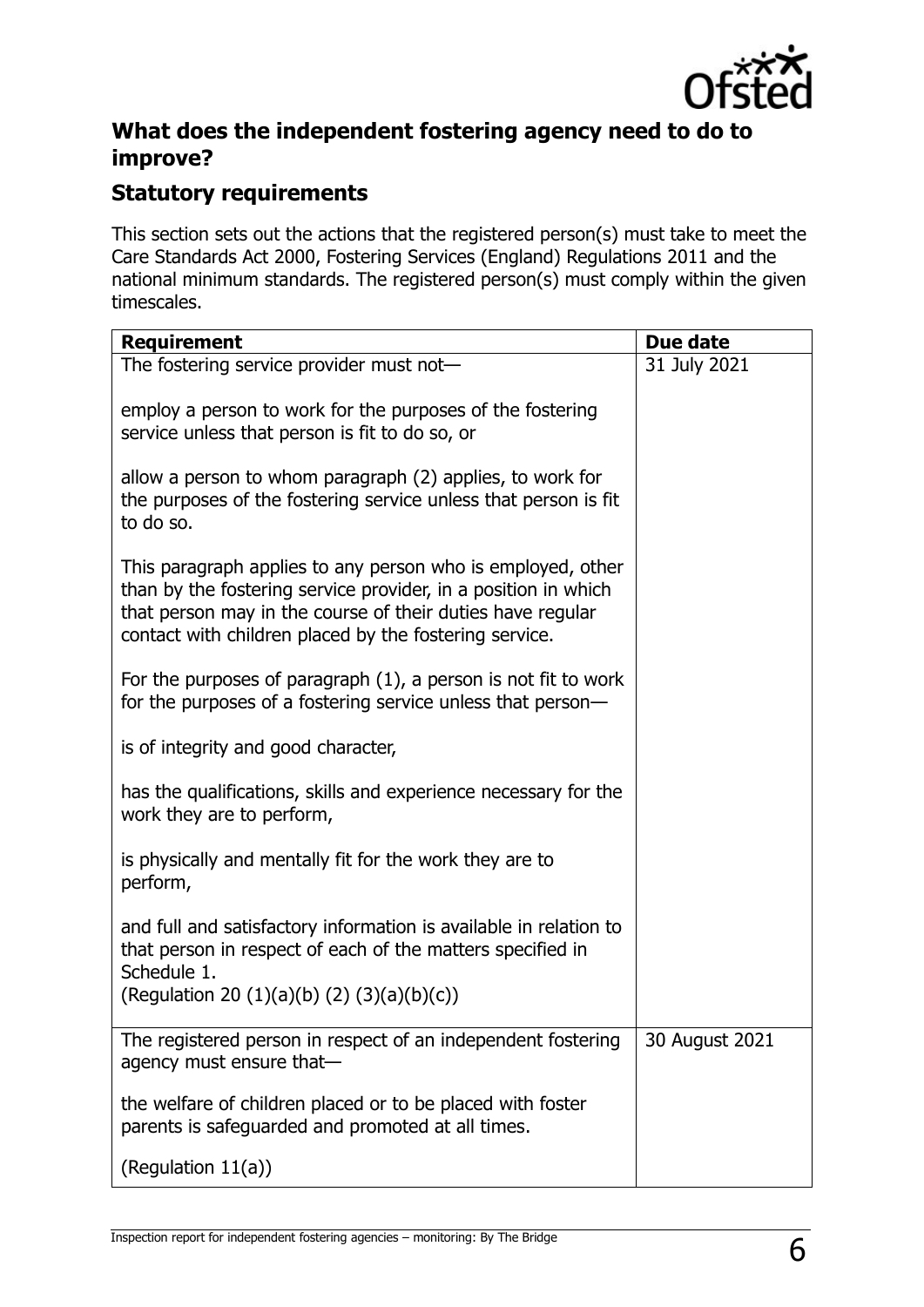

| The fostering service provider must prepare and implement a<br>written policy which is intended to safeguard children placed<br>with foster parents from abuse or neglect and sets out the<br>procedure to be followed in the event of any allegation of<br>abuse or neglect.        | 30 August 2021 |
|--------------------------------------------------------------------------------------------------------------------------------------------------------------------------------------------------------------------------------------------------------------------------------------|----------------|
| The procedure under paragraph $(1)(b)$ must, subject to<br>paragraph (4), provide in particular for-                                                                                                                                                                                 |                |
| liaison and co-operation with any local authority which is, or<br>may be, making child protection enquiries in relation to any<br>child placed by the fostering service provider,                                                                                                    |                |
| the prompt referral to the area authority of any allegation of<br>abuse or neglect affecting any child placed by the fostering<br>service provider,                                                                                                                                  |                |
| notification of the instigation and outcome of any child<br>protection enquiries involving a child placed by the fostering<br>service provider, to the Chief Inspector,                                                                                                              |                |
| written records to be kept of any allegation of abuse or<br>neglect, and of the action taken in response,                                                                                                                                                                            |                |
| consideration to be given to the measures which may be<br>necessary to protect children placed with foster parents<br>following an allegation of abuse or neglect.                                                                                                                   |                |
| In this regulation "child protection enquiries" means any<br>enquiries carried out by a local authority in the exercise of<br>any of its functions conferred by or under the 1989 Act<br>relating to the protection of children.<br>(Regulation 12 (1)(a)(b) (3)(a)(b)(c)(d)(e) (5)) |                |
| The fostering service provider must prepare and implement a<br>written policy on acceptable measures of control, restraint<br>and discipline of children placed with foster parents.                                                                                                 | 30 August 2021 |
| The fostering service provider must take all reasonable steps<br>to ensure that no child placed with a foster parent is subject<br>to any measure of control, restraint or discipline which is<br>excessive or unreasonable, and                                                     |                |
| restraint is used on a child only where it is necessary to<br>prevent injury to the child or other persons, or serious<br>damage to property. (Regulation 13 $(1)$ $(2)(b)(c)$ )                                                                                                     |                |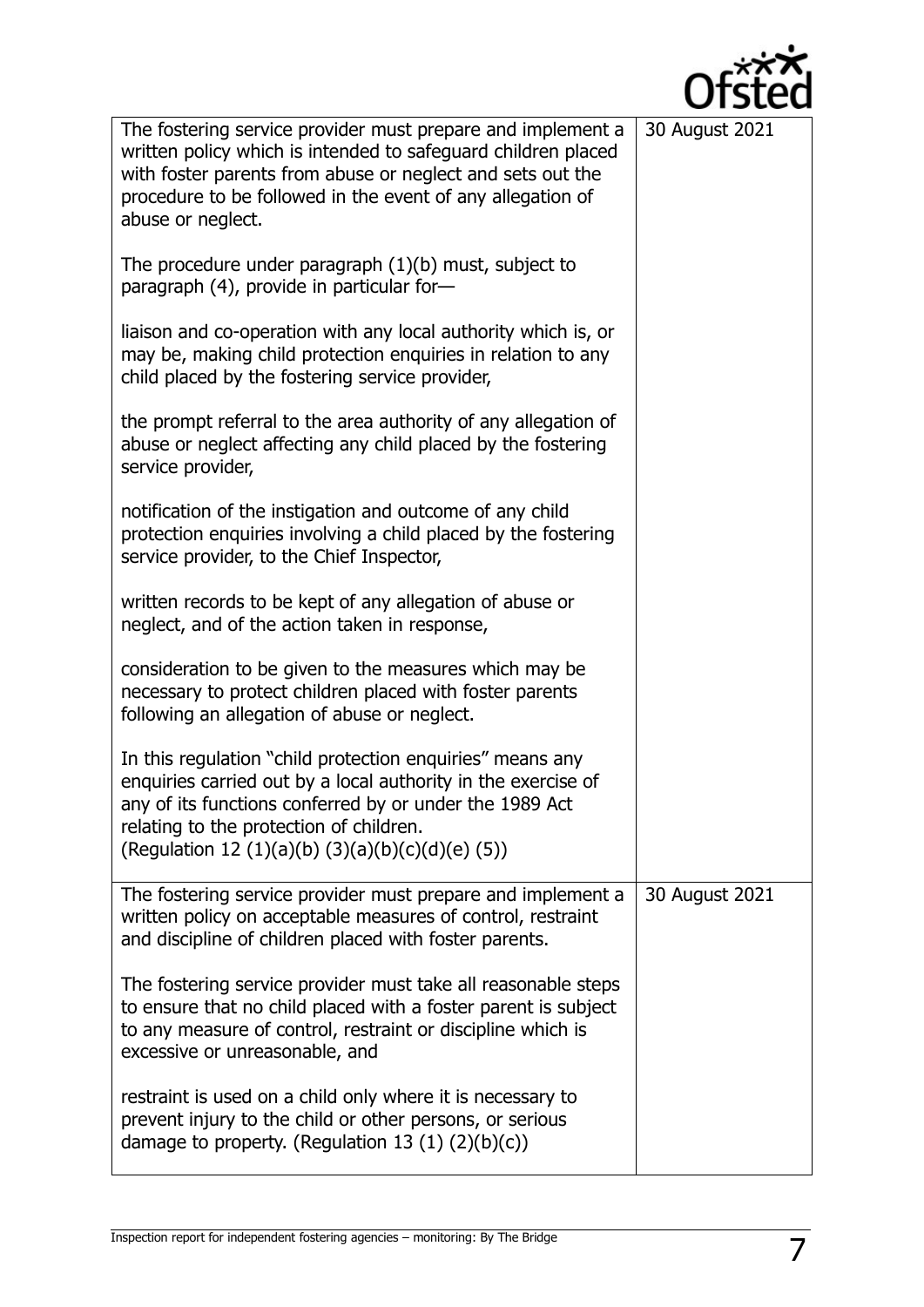|                                                                                                                                                                                                                                                                                                                                                                                                                                                            | UTSTEQ         |
|------------------------------------------------------------------------------------------------------------------------------------------------------------------------------------------------------------------------------------------------------------------------------------------------------------------------------------------------------------------------------------------------------------------------------------------------------------|----------------|
| The fostering service provider must review the approval of<br>each foster parent in accordance with this regulation.                                                                                                                                                                                                                                                                                                                                       | 30 August 2021 |
| A review must take place not more than a year after<br>approval, and thereafter whenever the fostering service<br>provider consider it necessary, but at intervals of not more<br>than a year.                                                                                                                                                                                                                                                             |                |
| When undertaking a review, the fostering service provider<br>must make such enquiries and obtain such information as<br>they consider necessary in order to review whether the<br>foster parent continues to be suitable to be a foster parent<br>and the foster parent's household continues to be suitable,<br>and seek and take into account the views of any child placed<br>with the foster parent (subject to the child's age and<br>understanding). |                |
| At the conclusion of the review, the fostering service provider<br>must prepare a written report, setting out whether the foster<br>parent continues to be suitable to be a foster parent and the<br>foster parent's household continues to be suitable.<br>(Regulation 28 (1) (2) (3)(a)(b)(ii) (4)(a))<br>In particular, to ensure that 'standards of care' investigations                                                                               |                |
| are presented to panel as a stand-alone item.                                                                                                                                                                                                                                                                                                                                                                                                              |                |
| If any of the events listed in column 1 of the table in<br>Schedule 7 takes place in relation to a fostering agency, the<br>registered person must without delay notify the persons or<br>bodies indicated in respect of the event in column 2 of the<br>table. (Regulation 36 $(1)$ )                                                                                                                                                                     | 31 July 2021   |

## **Recommendations**

■ The manager exercises effective leadership of the staff and operation, such that the fostering service is organised, managed and staffed in a manner that delivers the best possible childcare that meets the individual needs of each fostered child and of foster carers. (National minimum standards, 17.5)

# **Information about this inspection**

The purpose of this visit was to monitor the action taken and the progress made by the independent fostering agency since its last Ofsted inspection.

This inspection was carried out under the Care Standards Act 2000.

ົ້າ\*\*\*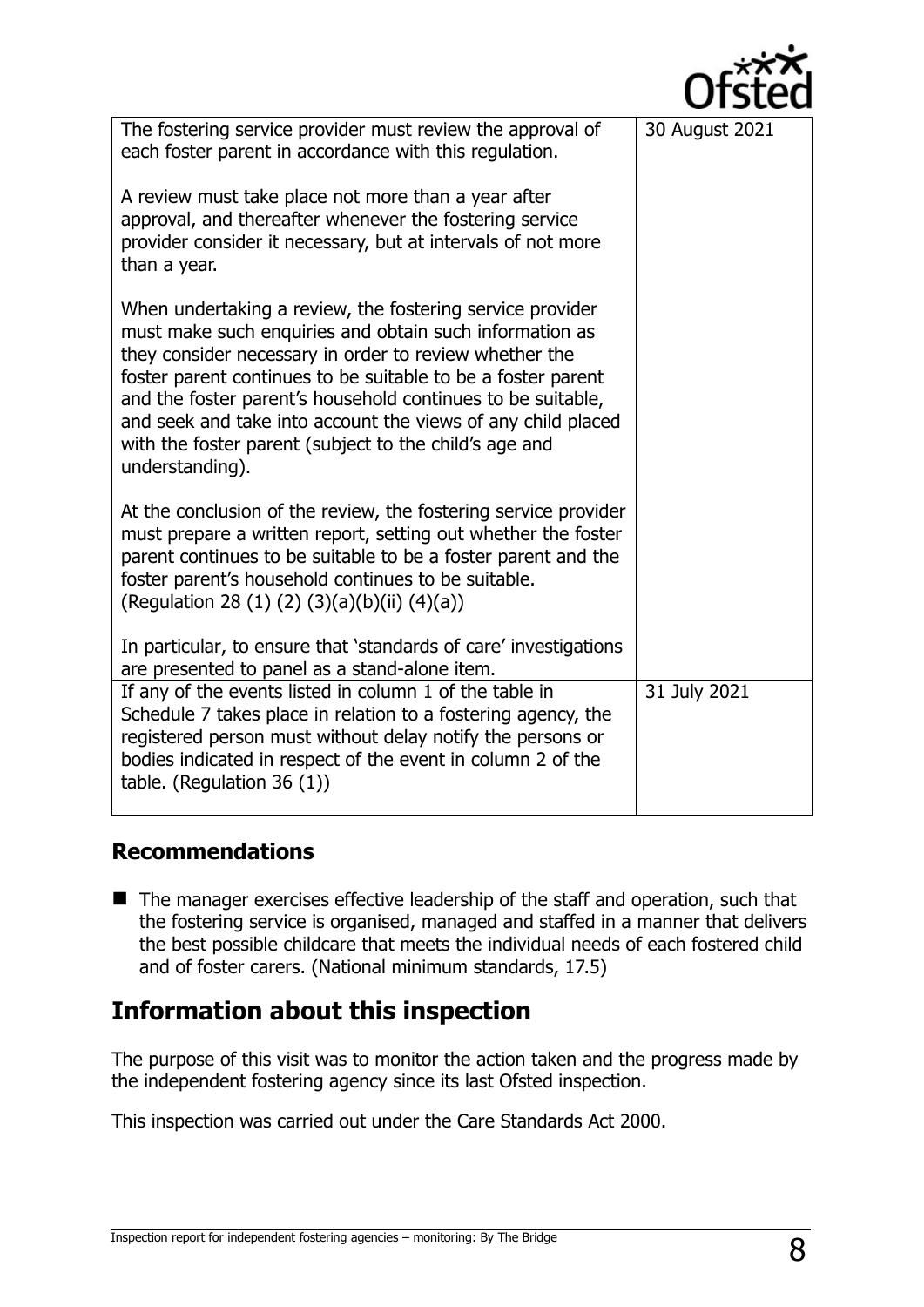

## **Independent fostering agency details**

**Unique reference number:** SC047407

**Registered provider:** By The Bridge Limited

**Registered provider address:** Metropolitan House, 3 Darkes Lane, Potters Bar EN6 1AG

**Responsible individual:** Lynn Webb

**Registered manager:** Post vacant

## **Inspectors:**

Sophie Wood, Regulatory Inspection Manager Lee Kirwin, Regulatory Inspection Manager John Pledger, Social Care Inspector Suzy Lemmy, Social Care Inspector